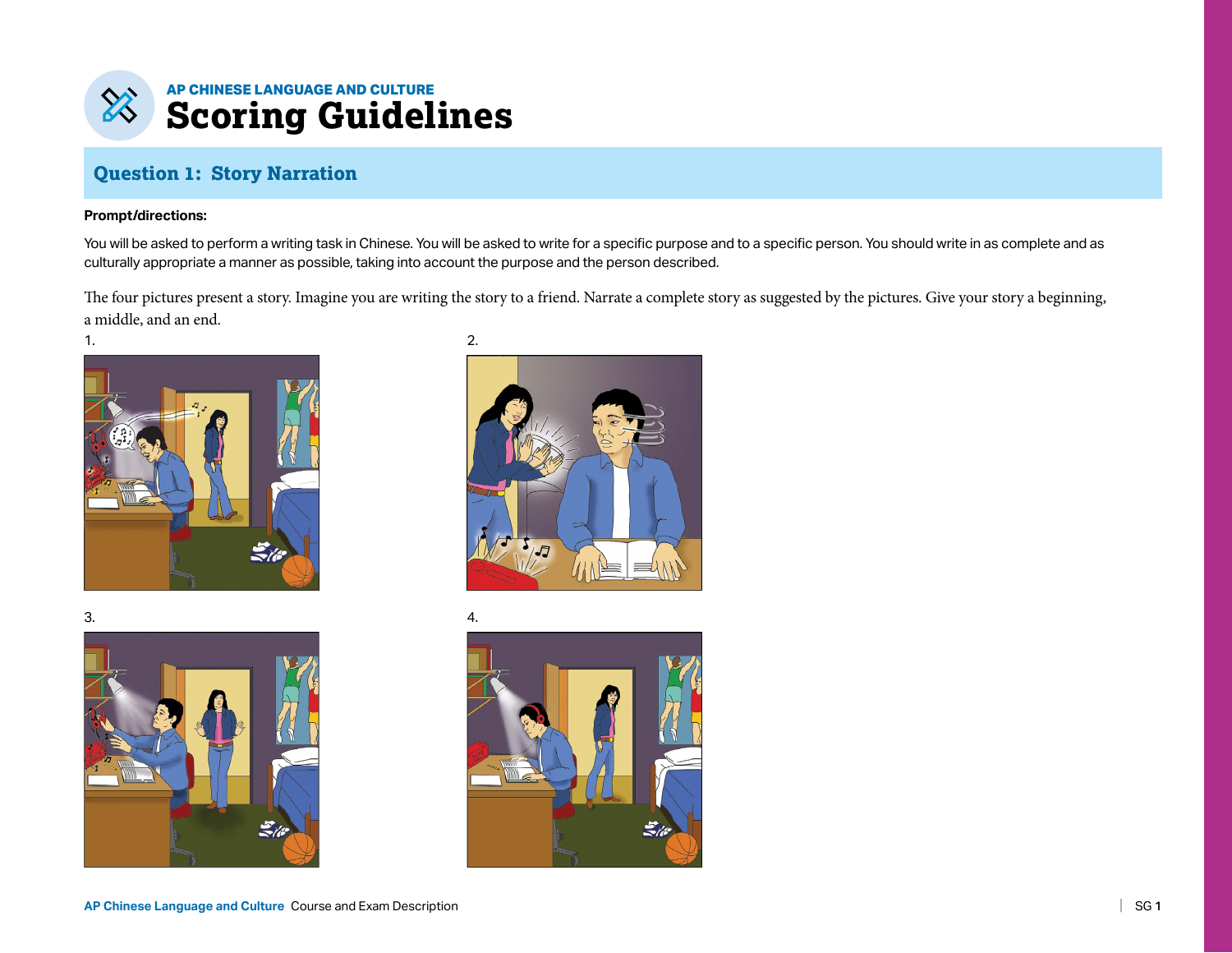## **General Scoring Notes**

When applying the scoring guidelines, the response does not need to meet every single criterion in a column. You should award the score according to the preponderance of evidence.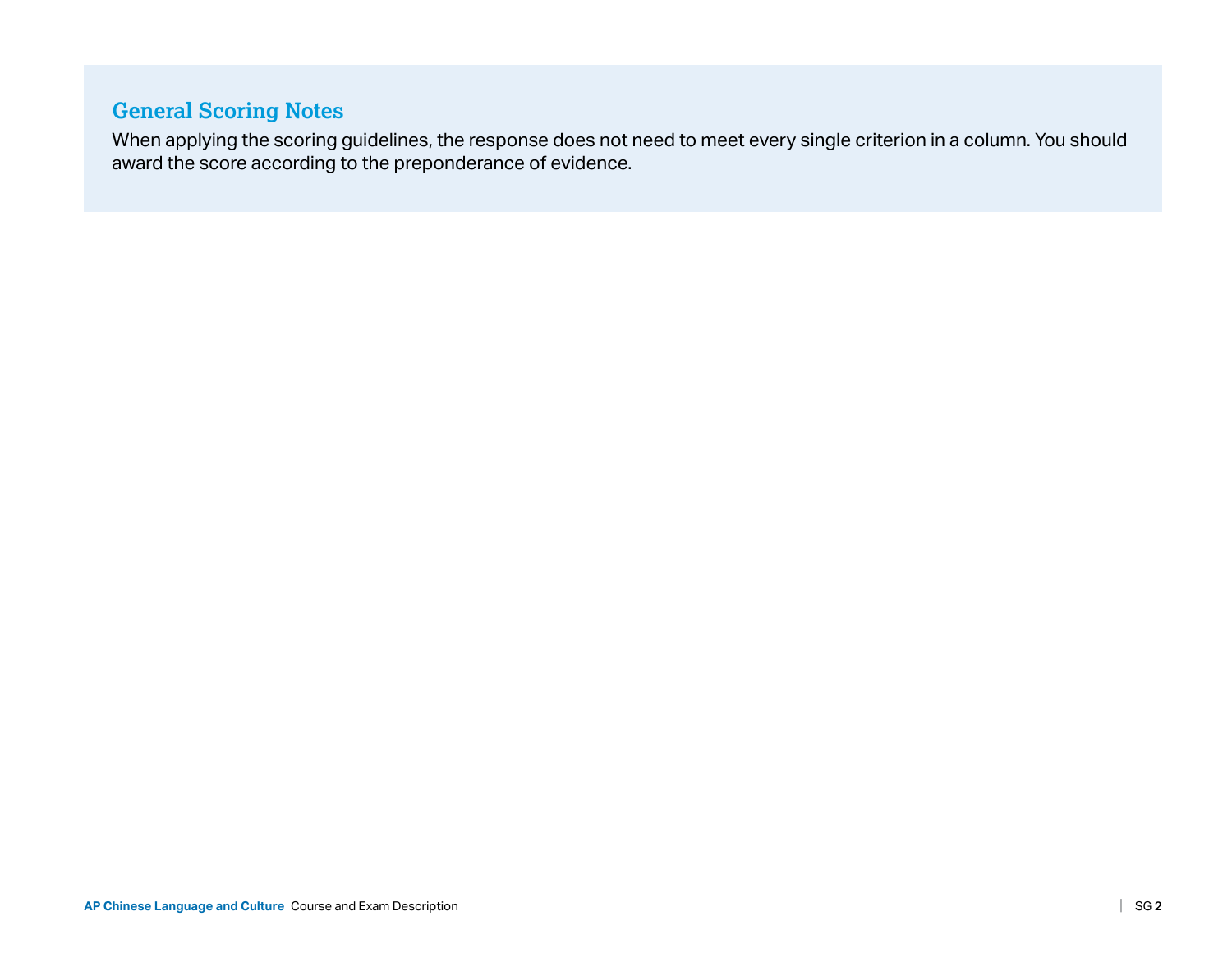|                     | 1<br><b>Very weak</b>                                                                                                                                                    | $\overline{2}$<br>Weak                                                                                                                                                       | 3<br>Adequate                                                                                                                                                     | 4<br>Good                                                                                                                                                                                                | 5<br>Very good                                                                                                                                                                                            | <b>Excellent</b>                                                                                                                                                                                 |
|---------------------|--------------------------------------------------------------------------------------------------------------------------------------------------------------------------|------------------------------------------------------------------------------------------------------------------------------------------------------------------------------|-------------------------------------------------------------------------------------------------------------------------------------------------------------------|----------------------------------------------------------------------------------------------------------------------------------------------------------------------------------------------------------|-----------------------------------------------------------------------------------------------------------------------------------------------------------------------------------------------------------|--------------------------------------------------------------------------------------------------------------------------------------------------------------------------------------------------|
|                     | <b>Demonstrates lack</b><br>of competence in<br>presentational writing                                                                                                   | Suggests lack of<br>competence in<br>presentational writing                                                                                                                  | <b>Suggests</b><br>competence in<br>presentational writing                                                                                                        | <b>Demonstrates</b><br>competence in<br>presentational writing                                                                                                                                           | <b>Suggests</b><br>excellence in<br>presentational writing                                                                                                                                                | <b>Demonstrates</b><br>excellence in<br>presentational writing                                                                                                                                   |
| TASK COMPLETION     | Response incomplete and<br>$\bullet$<br>difficult to follow: lacks<br>narrative elements; may be<br>inconsistent with stimulus                                           | Response<br>characterized by<br>description or listing,<br>with little narration:<br>may be inconsistent<br>with stimulus                                                    | Narration tells a basic<br>$\bullet$<br>story consistent with<br>stimulus but may have<br>inconsistencies in its<br>logical progression from<br>beginning to end  | Narration tells a complete<br>story consistent with<br>stimulus but may lack<br>detail or elaboration or<br>have minor inconsistencies<br>in its logical progression<br>from beginning to end            | Narration includes a<br>beginning, middle, and<br>end that tell a logical and<br>complete story consistent<br>with stimulus                                                                               | Narration includes a<br>thorough and detailed<br>beginning, middle, and<br>end that tell a logical and<br>complete story consistent<br>with stimulus                                             |
|                     | Lacks organization and<br>coherence; very disjointed<br>sentences or isolated words                                                                                      | Scattered information<br>generally lacks<br>organization and<br>coherence: minimal or<br>no use of transitional<br>elements and<br>cohesive devices:<br>fragmented sentences | Portions may lack<br>organization or coherence;<br>infrequent use of<br>transitional elements<br>and cohesive devices:<br>disconnected sentences                  | Generally organized<br>and coherent: use of<br>transitional elements and<br>cohesive devices may be<br>inconsistent; discourse of<br>paragraph length, although<br>sentences may be loosely<br>connected | Well organized and<br>coherent, with a<br>progression of ideas<br>that is generally clear;<br>some use of transitional<br>elements and cohesive<br>devices: connected<br>discourse of paragraph<br>length | Well organized and<br>coherent, with a clear<br>progression of ideas; use<br>of appropriate transitional<br>elements and cohesive<br>devices: well-connected<br>discourse of paragraph<br>length |
| <b>DELIVERY</b>     | Constant use of register<br>inappropriate to situation                                                                                                                   | Frequent use of<br>$\bullet$<br>register inappropriate<br>to situation                                                                                                       | Use of register appropriate •<br>to situation is inconsistent<br>or includes many errors                                                                          | May include several lapses<br>in otherwise consistent use<br>of register appropriate to<br>situation                                                                                                     | Consistent use of register •<br>appropriate to situation<br>except for occasional<br>lapses                                                                                                               | Consistent use of register<br>appropriate to situation                                                                                                                                           |
| <b>LANGUAGE USE</b> | Insufficient, inappropriate<br>$\bullet$<br>vocabulary, with frequent<br>errors that significantly<br>obscure meaning; constant<br>interference from another<br>language | Minimal appropriate<br>vocabulary, with<br>frequent errors that<br>obscure meaning;<br>repeated interference<br>from another<br>language                                     | Limited appropriate<br>vocabulary and idioms,<br>with frequent errors that<br>sometimes obscure<br>meaning; intermittent<br>interference from another<br>language | Mostly appropriate<br>vocabulary and idioms,<br>with errors that do not<br>generally obscure meaning                                                                                                     | Appropriate vocabulary<br>and idioms, with sporadic<br>errors                                                                                                                                             | Rich and appropriate<br>vocabulary and idioms,<br>with minimal errors                                                                                                                            |
|                     | Little or no control of<br>grammatical structures,<br>with frequent errors that<br>significantly obscure<br>meaning                                                      | Limited grammatical<br>structures, with<br>frequent errors that<br>obscure meaning                                                                                           | Mostly simple grammatical •<br>structures, with frequent<br>errors that sometimes<br>obscure meaning                                                              | Mostly appropriate<br>grammatical structures,<br>with errors that do not<br>generally obscure meaning                                                                                                    | Variety of grammatical<br>structures, with sporadic<br>errors                                                                                                                                             | Wide range of grammatical<br>structures, with minimal<br>errors                                                                                                                                  |

**Scoring Guidelines for Question 1: Story Narration Skills**: 4.B 8.B 8.C 8.D **6 points** 

**0: UNACCEPTABLE** Contains nothing that earns credit

**•** Completely irrelevant to the stimulus

**•** Not in Chinese characters

**BLANK:** (no response)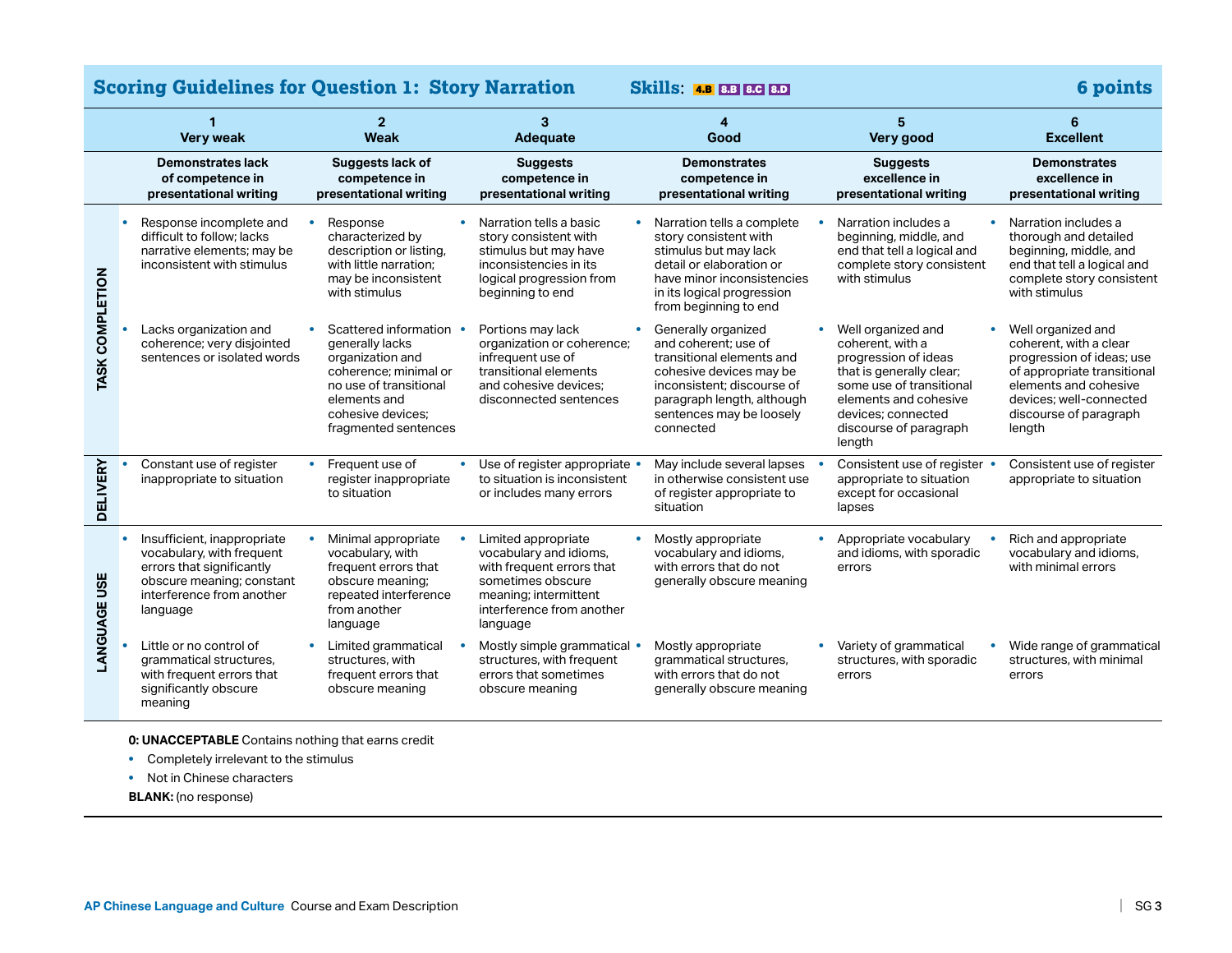## **Question 4: Cultural Presentation**

#### **Prompt/Directions:**

You will be asked to speak in Chinese on a specific topic. Imagine you are making an oral presentation to your Chinese class. First, you will read and hear the topic for your presentation. You will have 4 minutes to prepare your presentation. Then you will have 2 minutes to record your presentation. Your presentation should be as complete as possible.

### *<u>Script</u>*

- (N) Choose ONE Chinese historic or scenic site (the Great Wall, the Oriental Pearl TV Tower, Sun Moon Lake, etc.). In your presentation, describe this historic or scenic site and explain its significance or importance in Chinese culture.
- (N) You have four minutes to prepare your presentation.
- [240 seconds]
- (N) You have two minutes to record your presentation.
- [120 seconds]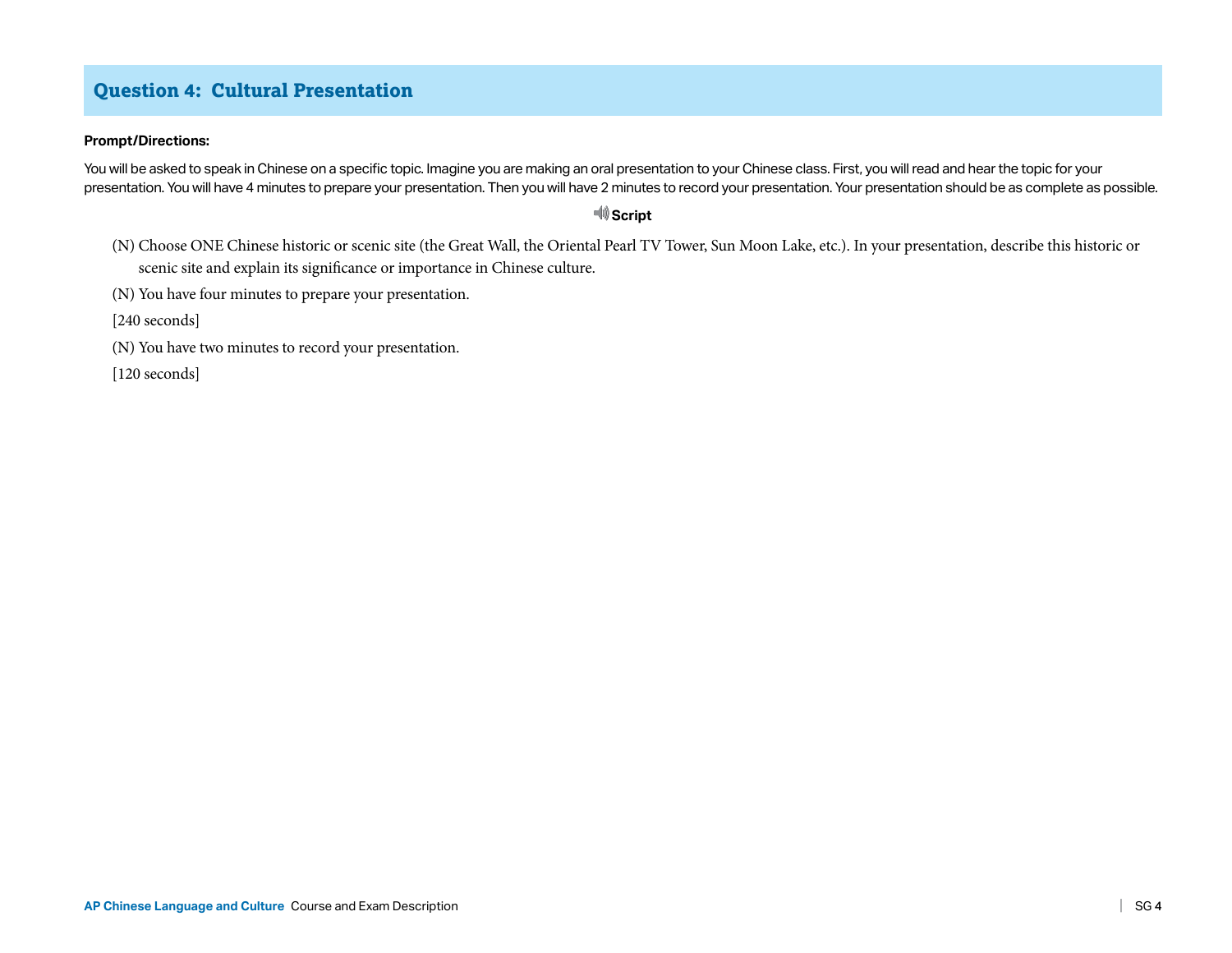# **Scoring Guidelines for Question 4: Cultural Presentation Skills: 2.A 4.B 7.B 7.C 7.D 7.A 4.B 7.A 4.B 7.A 4.B 7.A 4.B 7.A 4.B 7.A 4.B 7.A 4.B 7.A 4.B 7.A 4.B 7.A 4.B 7.A 4.B 7.A 4.B 7.A 4.B 7.A 4.B 7.A 4.B 7.A 4.B 7.A 4.B**

|                     | $\mathbf{1}$<br><b>Very weak</b>                                                                                                                                            | $\overline{2}$<br><b>Weak</b>                                                                                                                                             |           | 3<br>Adequate                                                                                                                                                     | 4<br>Good                                                                                                                                                                                             | 5<br>Very good                                                                                                                                                                                         |           | 6<br><b>Excellent</b>                                                                                                                                                                            |
|---------------------|-----------------------------------------------------------------------------------------------------------------------------------------------------------------------------|---------------------------------------------------------------------------------------------------------------------------------------------------------------------------|-----------|-------------------------------------------------------------------------------------------------------------------------------------------------------------------|-------------------------------------------------------------------------------------------------------------------------------------------------------------------------------------------------------|--------------------------------------------------------------------------------------------------------------------------------------------------------------------------------------------------------|-----------|--------------------------------------------------------------------------------------------------------------------------------------------------------------------------------------------------|
|                     | <b>Demonstrates lack</b><br>of competence in<br>presentational speaking<br>and cultural knowledge                                                                           | <b>Suggests lack of competence</b><br>in presentational speaking<br>and cultural knowledge                                                                                |           | Suggests competence<br>in presentational<br>speaking and<br>cultural knowledge                                                                                    | <b>Demonstrates</b><br>competence in presentational<br>speaking and cultural<br>knowledge                                                                                                             | <b>Suggests excellence</b><br>in presentational<br>speaking and<br>cultural knowledge                                                                                                                  |           | <b>Demonstrates</b><br>excellence in<br>presentational speaking<br>and cultural knowledge                                                                                                        |
| TASK COMPLETION     | Presentation addresses •<br>prompt only minimally                                                                                                                           | Presentation addresses<br>topic only marginally or<br>addresses only some<br>aspects of prompt                                                                            |           | Presentation addresses<br>topic directly but may<br>not address all aspects<br>of prompt                                                                          | Presentation addresses all<br>aspects of prompt but may<br>lack detail or elaboration                                                                                                                 | Presentation addresses all •<br>aspects of prompt                                                                                                                                                      |           | Presentation addresses<br>all aspects of prompt with<br>thoroughness and detail                                                                                                                  |
|                     | Lacks organization<br>and coherence; very<br>disjointed sentences or<br>isolated words                                                                                      | Scattered information<br>generally lacks organization<br>and coherence; minimal<br>or no use of transitional<br>elements and cohesive<br>devices; fragmented<br>sentences | $\bullet$ | Portions may lack<br>organization or<br>coherence; infrequent<br>use of transitional<br>elements and cohesive<br>devices: disconnected<br>sentences               | Generally organized and<br>coherent; use of transitional<br>elements and cohesive<br>devices may be inconsistent;<br>discourse of paragraph length,<br>although sentences may be<br>loosely connected | Well organized and<br>coherent, with a<br>progression of ideas that is<br>generally clear; some use<br>of transitional elements<br>and cohesive devices:<br>connected discourse of<br>paragraph length |           | Well organized and<br>coherent, with a clear<br>progression of ideas; use<br>of appropriate transitional<br>elements and cohesive<br>devices: well-connected<br>discourse of paragraph<br>length |
|                     | Cultural information has •<br>frequent or significant<br>inaccuracies                                                                                                       | Cultural information has<br>several inaccuracies                                                                                                                          | $\bullet$ | Cultural information is<br>generally correct but<br>has some inaccuracies                                                                                         | Cultural information is<br>$\bullet$<br>accurate but may lack detail                                                                                                                                  | Cultural information is<br>accurate and detailed                                                                                                                                                       | $\bullet$ | Cultural information is<br>ample, accurate, and<br>detailed                                                                                                                                      |
| <b>DELIVERY</b>     | Very labored pace and<br>intonation, with constant<br>hesitation and repetition                                                                                             | Labored pace and<br>$\bullet$<br>intonation, with frequent<br>hesitation and repetition                                                                                   | $\bullet$ | Inconsistent pace<br>and intonation,<br>with hesitation and<br>repetition that interfere<br>with comprehension                                                    | Generally consistent pace and •<br>intonation, with intermittent<br>hesitation and repetition                                                                                                         | Smooth pace and<br>intonation, with occasional<br>hesitation and repetition                                                                                                                            |           | Natural pace and<br>intonation, with minimal<br>hesitation or repetition                                                                                                                         |
|                     | Frequent errors in<br>pronunciation (including<br>tones) necessitate<br>intense listener effort                                                                             | Frequent errors in<br>pronunciation (including<br>tones) necessitate constant<br>listener effort                                                                          | $\bullet$ | Errors in pronunciation<br>(including tones)<br>sometimes necessitate<br>special listener effort                                                                  | May have several errors in<br>pronunciation (including tones),<br>which do not necessitate<br>special listener effort                                                                                 | Occasional errors in<br>pronunciation (including<br>tones)                                                                                                                                             |           | Accurate pronunciation<br>(including tones), with<br>minimal errors                                                                                                                              |
|                     | Constant use of register •<br>inappropriate to<br>situation                                                                                                                 | Frequent use of register<br>inappropriate to situation                                                                                                                    | $\bullet$ | Use of register<br>appropriate to situation<br>is inconsistent or<br>includes many errors                                                                         | May include several lapses<br>in otherwise consistent use<br>of register appropriate to<br>situation                                                                                                  | Consistent use of register<br>appropriate to situation<br>except for occasional<br>lapses                                                                                                              |           | Consistent use of register<br>appropriate to situation                                                                                                                                           |
| <b>LANGUAGE USE</b> | Insufficient.<br>$\bullet$<br>inappropriate vocabulary,<br>with frequent errors that<br>significantly obscure<br>meaning; constant<br>interference from<br>another language | Minimal appropriate<br>vocabulary, with frequent<br>errors that obscure<br>meaning; repeated<br>interference from another<br>language                                     | $\bullet$ | Limited appropriate<br>vocabulary and idioms,<br>with frequent errors that<br>sometimes obscure<br>meaning; intermittent<br>interference from<br>another language | Mostly appropriate vocabulary •<br>and idioms, with errors that do<br>not generally obscure meaning                                                                                                   | Appropriate vocabulary<br>and idioms, with sporadic<br>errors                                                                                                                                          |           | Rich and appropriate<br>vocabulary and idioms,<br>with minimal errors                                                                                                                            |
|                     | Little or no control of<br>grammatical structures,<br>with frequent errors that<br>significantly obscure<br>meaning                                                         | Limited grammatical<br>structures, with frequent<br>errors that obscure<br>meaning                                                                                        | $\bullet$ | Mostly simple<br>grammatical structures,<br>with frequent errors that<br>sometimes obscure<br>meaning                                                             | Mostly appropriate<br>grammatical structures, with<br>errors that do not generally<br>obscure meaning                                                                                                 | Variety of grammatical<br>structures, with sporadic<br>errors                                                                                                                                          |           | Wide range of<br>grammatical structures,<br>with minimal errors                                                                                                                                  |

*continued on next page*